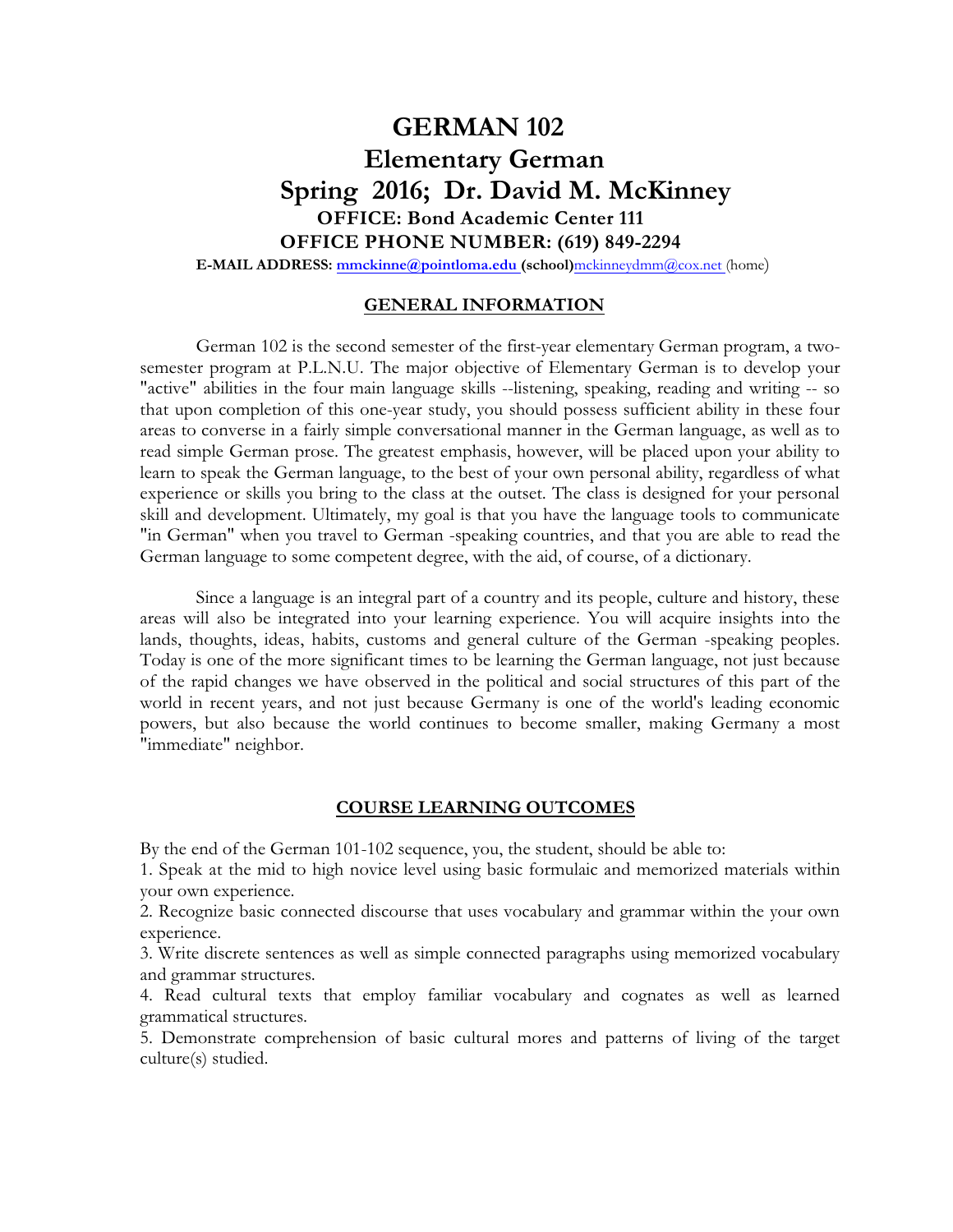#### **TEXTBOOKS AND ASSIGNMENTS**

The textbook for this course is *TREFFPUNKT DEUTSCH,* by Gonglewski, Moser & Partsch (formerly Widmaier/Widmaier), Sixth Edition. In addition to this text, you also must have the accompanying WEB program, which comes as part of the package in our bookstore, or you can purchase separately – but in any event, you must have this program as nearly all homework assignments are WEB abased . Importantly, the text and WEB program you purchased for the first semester are also what we will be using in this second semester, meaning, there is nothing additional to purchase for this second semester. During this second first semester of German study, we will, ideally, complete chapters 5 - 10, with a brief summary of chapters 11-12.

## **GRADING**

Your grade for this course is comprised of four components:

1) A Final Examination, which constitutes ca. 25% of your grade;

2) Chapter examinations, which constitute ca. 25% of your grade;

3) Frequently quizzes, which constitute ca.35% of your grade.

4) Homework assignments and class participation, which constitute 15% of your grade.

#### **HOMEWORK**

You are first of all responsible to learn each of the two sets of vocabulary lists contained in each chapter and to retain those words throughout the semester. In addition, each day in class a new grammatical concept will be presented and practiced, whereupon it is required that you complete the work assigned in the WEB program, drills that will always correspond to what was presented in class. Completion of all the WEB assignments will result in a grade of "A" for the Homework component; failure to complete each of the WEB assignments will result in a grade of "F" for the Homework component. In short, the WEB assignments are not optional and are to be approached in an on-going manner.

# **ATTENDANCE**

Class attendance is also mandatory, for your own sake, but more importantly, for the sake of your classmates, inasmuch as much that we do is a collective group. Roll is, therefore,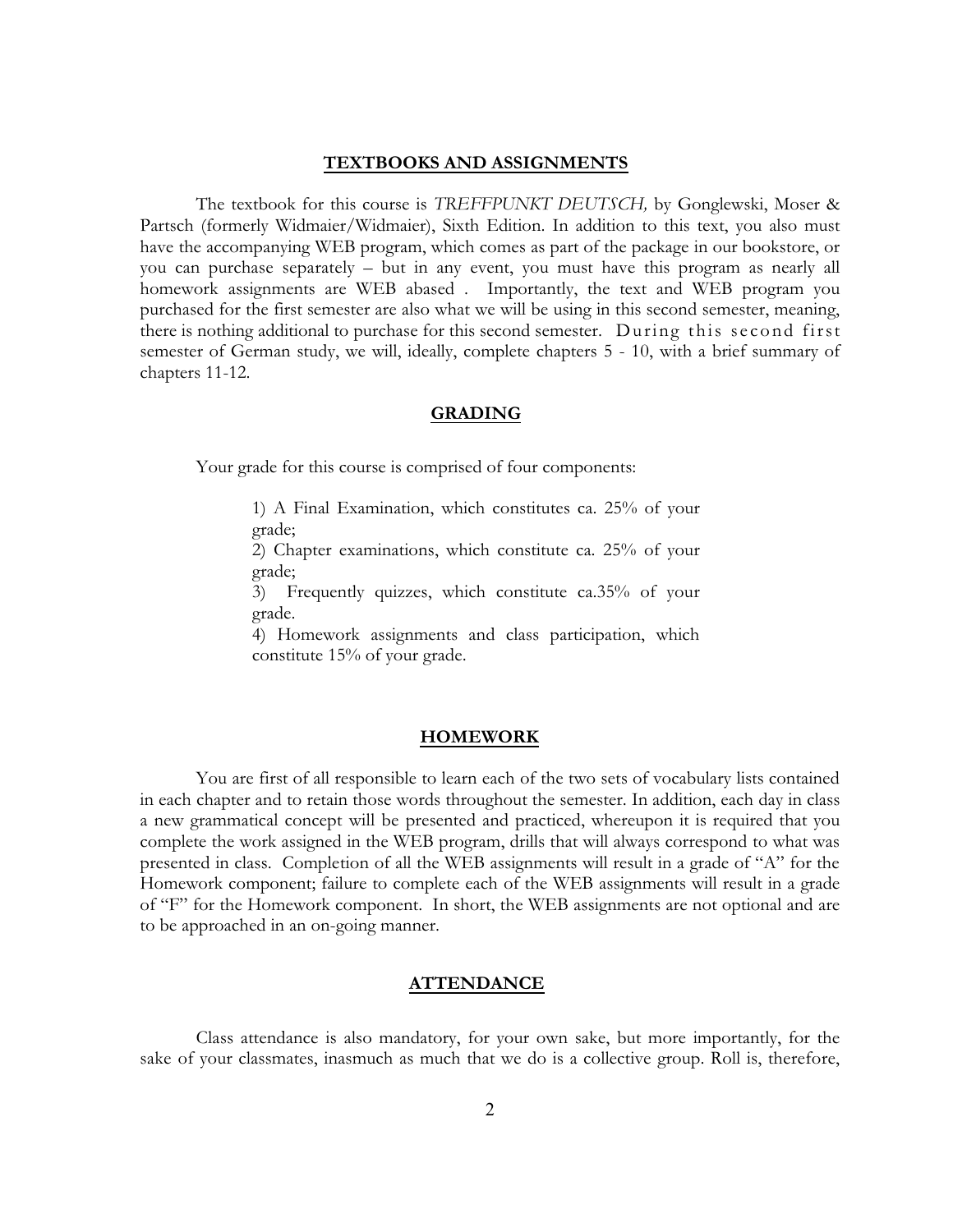taken on a daily basis. A student who misses eight class sessions will be de-enrolled from the course, as provided for in the College Catalogue. Excessive absences will also result in a push grade, i.e., meaning, to the degree the grade is close, the lower grade will be given.

# **THE POSITIVE NEWS**

An important "Swing" component of your grade will be the level of your participation in daily class work. This means that class preparation and participation will positively affect your ultimate grade, especially where your grade is a border-line grade, so I encourage you to participate and have fun while acquiring this foreign language skill.

### **ACADEMIC ACCOMMODATIONS**

All students are expected to meet the minimum standards for this course as set by the instructor. Students with learning disabilities who may need accommodations should first discuss options and services available to them in the Academic Support Center (ASC) during the first two weeks of the semester. The ASC, in turn, will contact professors with official notification and suggested classroom accommodations, as required by federal law. Approved documentation must be provided by the student and placed on fil e in the ASC prior to the beginning of the semester.

# **FOOTNOTE**

Ultimately, language-learning should be fun and should produce immediate and practical rewards; i.e., every day you should see your ability to speak the German language improve. What you learn in this class is not "Baby German," for what you are learning is how Germans speak on an everyday basis (discounting, of course, regional dialects). If you do your work on a daily basis, in small, consistent steps, the acquisition of German language skills should be relatively easy, by all means enjoyable, and, most of all, should produce very tangible results. Finally, you should know that German is not more difficult than Spanish or French, despite the prevailing myths as to the varying levels of difficulty of these respective languages. When you have completed this course in April, you should leave with a skill that will prove useful to you throughout your entire life.

# **FERPA (***FAMILY EDUCATIONAL RIGHTS AND PRIVACY ACT***)**

In compliance with federal law, neither PLNU student ID nor social security number should be used in publically posted grades or returned sets of assignments without student written